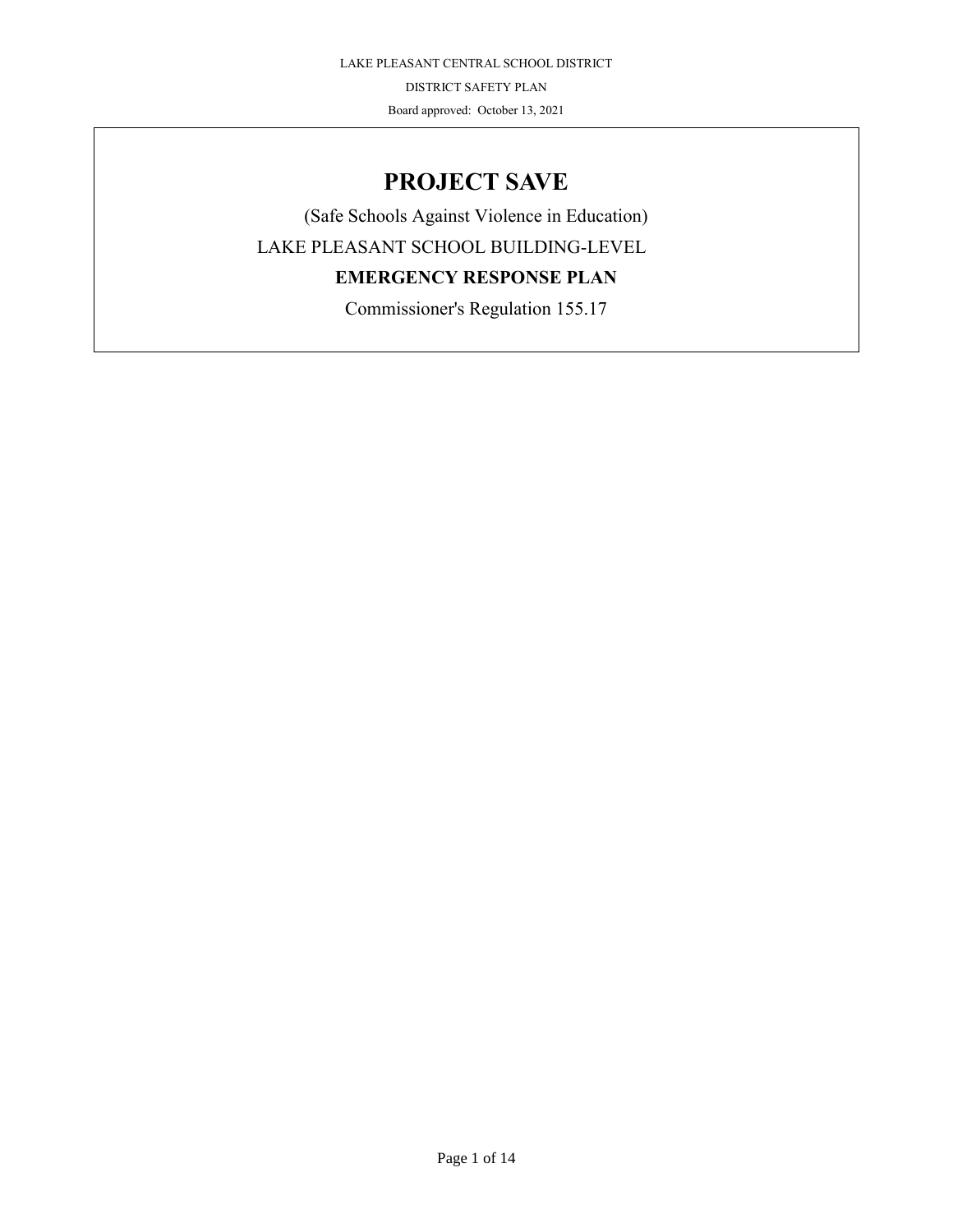| <b>INTRODUCTION</b>                                                            | 4                                                            |
|--------------------------------------------------------------------------------|--------------------------------------------------------------|
| <b>SECTION I: GENERAL CONSIDERATIONS AND PLANNING GUIDELINES</b>               | 4                                                            |
| <b>A. PURPOSE</b>                                                              | 4                                                            |
| <b>B. IDENTIFICATION OF SCHOOL TEAMS</b>                                       | $\boldsymbol{4}$                                             |
| <b>C. CONCEPT OF OPERATIONS</b>                                                | 5                                                            |
| D. PLAN REVIEW AND PUBLIC COMMENT                                              | ERROR! BOOKMARK NOT DEFINED.                                 |
| <b>SECTION II: RISK REDUCTION/PREVENTION AND INTERVENTION</b>                  | <b>ERROR! BOOKMARK NOT</b>                                   |
| DEFINED.                                                                       |                                                              |
| A. DESIGNATION OF SCHOOL TEAMS                                                 | ERROR! BOOKMARK NOT DEFINED.                                 |
| PREVENTION/INTERVENTION STRATEGIES<br>В.                                       | 6                                                            |
| <b>C. IDENTIFICATION OF SITES OF POTENTIAL EMERGENCIES</b>                     | 6                                                            |
| <b>SECTION III: RESPONSE</b>                                                   | ERROR! BOOKMARK NOT DEFINED.                                 |
| <b>ASSIGNMENT OF RESPONSIBILITIES</b><br>А.                                    | 7                                                            |
|                                                                                |                                                              |
| <b>ASSIGNMENT OF RESPONSIBILITIES</b><br>А.                                    | ERROR! BOOKMARK NOT DEFINED.                                 |
| <b>CONTINUITY OF OPERATIONS</b><br>В.                                          | 7                                                            |
| <b>ACCESS TO FLOOR PLANS</b><br>1)<br><b>NOTIFICATION AND ACTIVATION</b><br>D. | 7<br>7                                                       |
| <b>COMMUNICATION AT BUILDING LEVEL</b>                                         | ERROR! BOOKMARK NOT DEFINED.                                 |
| <b>HAZARD GUIDELINES</b><br>2)                                                 | 8                                                            |
| <b>CONTACT INFORMATION:</b>                                                    | ERROR! BOOKMARK NOT DEFINED.                                 |
| <b>STANDARD RESPONSES</b>                                                      | 8                                                            |
| <b>LOCKDOWN</b>                                                                | 8                                                            |
| <b>LOCKOUT</b>                                                                 | ERROR! BOOKMARK NOT DEFINED.                                 |
| <b>SHELTER IN-PLACE</b>                                                        | ERROR! BOOKMARK NOT DEFINED.                                 |
| <b>EVACUATION</b>                                                              | ERROR! BOOKMARK NOT DEFINED.                                 |
| <b>BOMB THREAT</b><br><b>MEDICAL EMERGENCY</b>                                 | ERROR! BOOKMARK NOT DEFINED.<br>ERROR! BOOKMARK NOT DEFINED. |
|                                                                                |                                                              |
| <b>SPECIFIC THREAT GUIDANCE</b>                                                | <u>8</u>                                                     |
| <b>HUMAN EMERGENCIES</b>                                                       | 8                                                            |
| <b>NATURAL EMERGENCIES</b>                                                     | 9                                                            |
| <b>TECHNOLOGICAL EMERGENCIES</b>                                               | ERROR! BOOKMARK NOT DEFINED.                                 |
| <b>STUDENT RELEASE</b>                                                         | ERROR! BOOKMARK NOT DEFINED.                                 |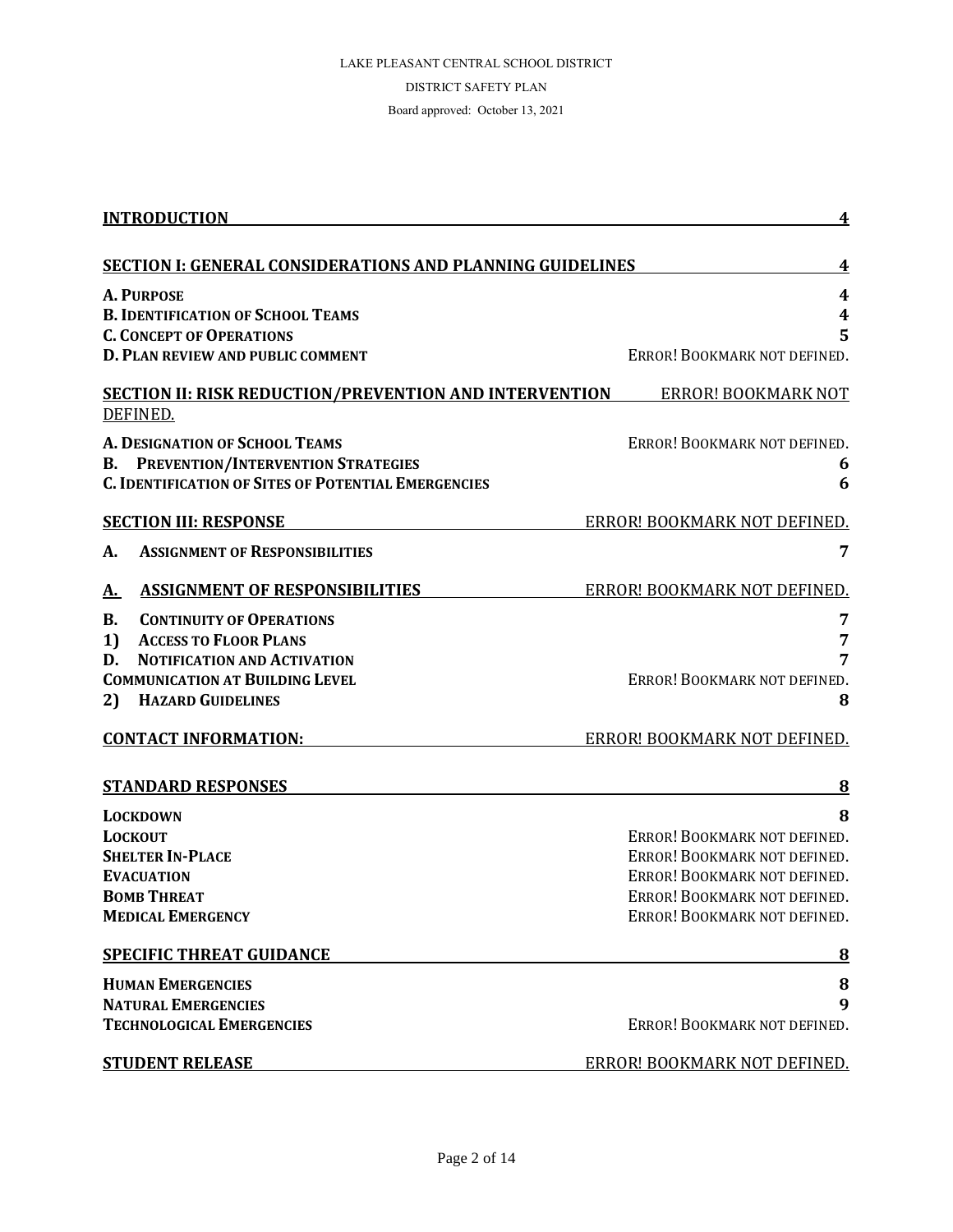#### DISTRICT SAFETY PLAN

Board approved: October 13, 2021

#### **SECURITY OF CRIME SCENE** EXPLORED ERROR! BOOKMARK NOT DEFINED.

#### **SECTION IV: RECOVERY** ERROR! BOOKMARK NOT DEFINED.

#### **SUGGESTED APPENDICES** ERROR! BOOKMARK NOT DEFINED.

| APPENDIX: DISTRICT STREET MAP: TO INCLUDE THE EMERGENCY RESPONSE TRAFFIC CONTROL MAP            | ERROR!                       |  |
|-------------------------------------------------------------------------------------------------|------------------------------|--|
| BOOKMARK NOT DEFINED.                                                                           |                              |  |
| APPENDIX: BUILDING FLOOR PLAN/SCHEMATIC MAPS                                                    | ERROR! BOOKMARK NOT DEFINED. |  |
| <b>APPENDIX: EVACUATION ROUTES - UTILITY SHUTOFFS</b>                                           | ERROR! BOOKMARK NOT DEFINED. |  |
| <b>APPENDIX: EMERGENCY RESPONSE AREA LAYOUT - SHELTER LOCATIONS</b>                             | ERROR! BOOKMARK NOT DEFINED. |  |
| APPENDIX: DISTRICT ORGANIZATION IN A MANNER CONSISTENT WITH NIIMS/ICS, INCLUDING ICS POSITION   |                              |  |
| <b>DESCRIPTIONS</b>                                                                             | ERROR! BOOKMARK NOT DEFINED. |  |
| <b>APPENDIX: EMERGENCY SUPPLIES INVENTORY</b>                                                   | ERROR! BOOKMARK NOT DEFINED. |  |
| APPENDIX : AMERICAN RED CROSS SHELTER AGREEMENT AND LAYOUT MAP                                  | ERROR! BOOKMARK NOT DEFINED. |  |
| <b>APPENDIX: MEMORANDA OF UNDERSTANDING</b>                                                     | ERROR! BOOKMARK NOT DEFINED. |  |
| APPENDIX : NAME, ADDRESS, AND CONTACT NUMBERS OF BUILDING STAFF                                 | ERROR! BOOKMARK NOT DEFINED. |  |
| <b>APPENDIX: BUDDY TEACHER LIST</b>                                                             | ERROR! BOOKMARK NOT DEFINED. |  |
| <b>APPENDIX: MEDIA CONTACTS</b>                                                                 | ERROR! BOOKMARK NOT DEFINED. |  |
| APPENDIX: DISTRICT-OWNED VEHICLE INVENTORY: TO INCLUDE BUSES AND OTHER VEHICLES ERROR! BOOKMARK |                              |  |
| NOT DEFINED.                                                                                    |                              |  |
| <b>APPENDIX: LOCAL RESOURCES' TELEPHONE NUMBERS</b>                                             | ERROR! BOOKMARK NOT DEFINED. |  |
| <b>APPENDIX: COMMAND POSTS</b>                                                                  | ERROR! BOOKMARK NOT DEFINED. |  |
| <b>APPENDIX: BUILDING RESOURCES / STAFF RESOURCES</b>                                           | ERROR! BOOKMARK NOT DEFINED. |  |
| <b>APPENDIX-BUILDING RESOURCE</b>                                                               | ERROR! BOOKMARK NOT DEFINED. |  |
| APPENDIX: NEW YORK STATE POLICE SCHOOL CRIME SCENE MANAGEMENT PAMPHLET (LOCATED IN THE          |                              |  |
| SCHOOL AND COMMUNITIES SECTION OF THE NEW YORK STATE POLICE WEBSITE AT HTTP:                    |                              |  |
| WWW.TROOPERS.STATE.NY.US                                                                        | 12                           |  |

**SECTION V:**

**Crisis Plan**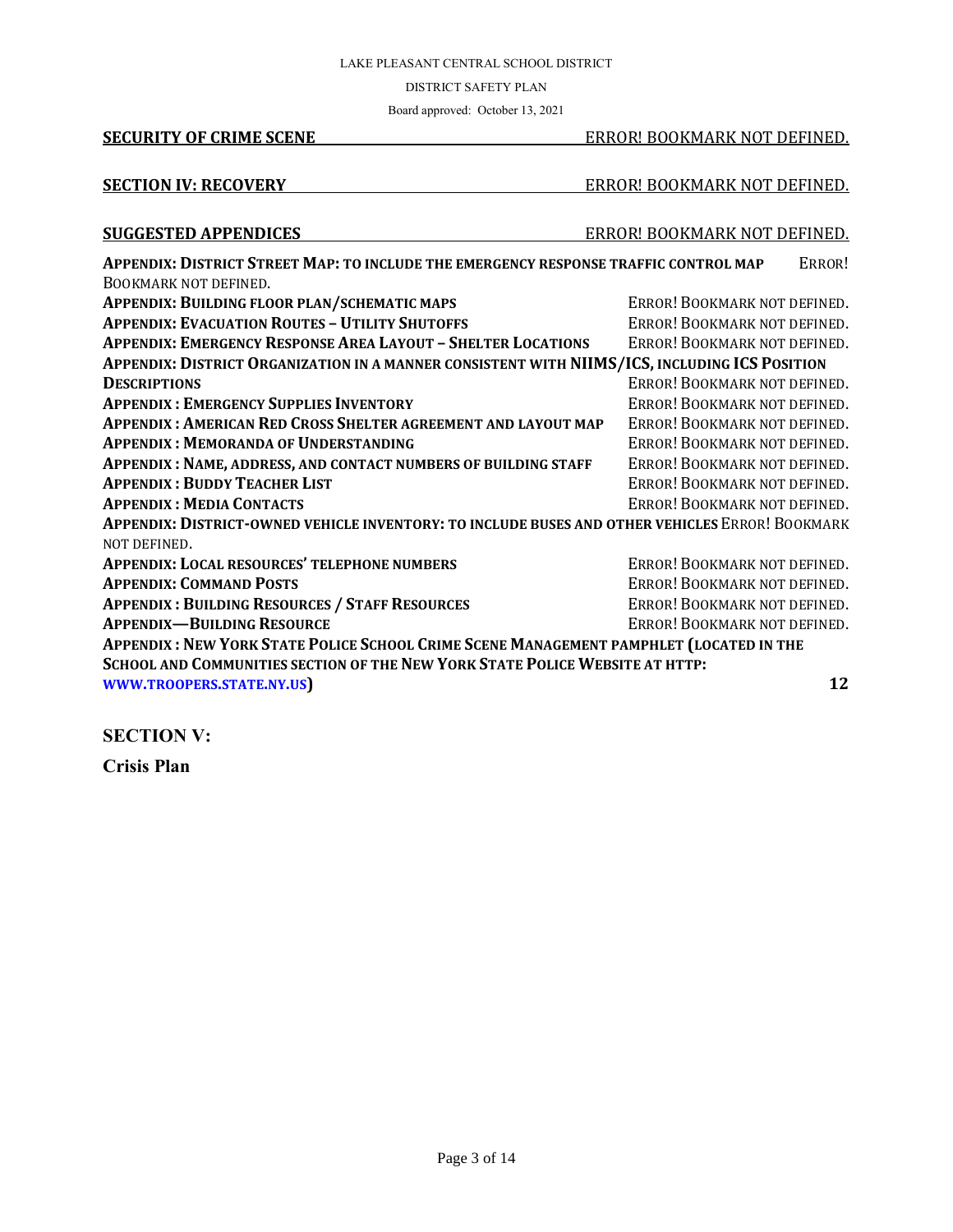# **Introduction**

Emergencies in schools must be addressed in an expeditious and effective manner. Schools are at risk of acts of violence, natural, and manmade disasters. To address these threats, the State of New York has enacted the Safe Schools Against Violence in Education (SAVE) law. Project SAVE is a comprehensive planning effort that addresses prevention, response, and recovery with respect to a variety of emergencies in schools.

Lake Pleasant has formed a Building-Level School Safety Team that meets on a regular basis. This planning team incorporates representatives from all stakeholder groups in the district, including representation from school staff, parents, and local response and community groups. The plan is based on the April 2001 template provided by the NYS Education Department.

The Lake Pleasant School District supports the SAVE Legislation, and intends to facilitate the planning process. The Superintendent of Schools encourages and advocates on-going district-wide cooperation and support of Project SAVE.

# **Section I: General Considerations and Planning Guidelines**

# **A. Purpose**

The Lake Pleasant School District's Building-level School Emergency Response Plan was developed pursuant to Commissioner's Regulation 155.17.

# **B. Identification of School Teams**

The Lake Pleasant District has developed the following emergency teams:

- $\Box$  School Emergency Planning / Response Team
- □ Post-incident Response Team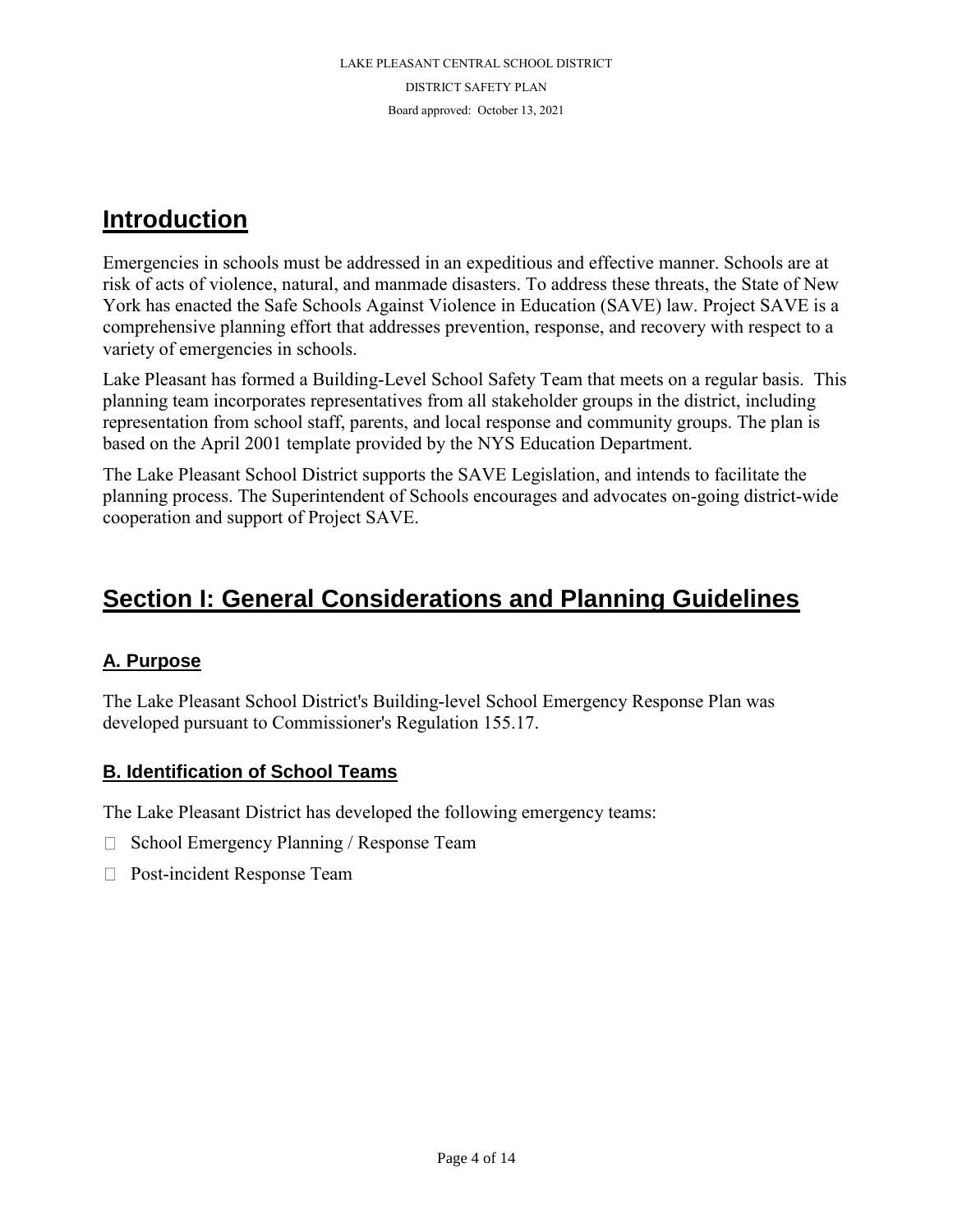# **C. Concept of Operations**

- $\Box$  The initial response to all emergencies at Lake Pleasant will be by the School Emergency Response Team unless safety of individuals is at risk.
- □ Upon the activation of the School Emergency Response Team, the Superintendent of Schools or designee will be notified and, where appropriate, local emergency officials will also be notified.
- $\Box$  Efforts may be supplemented by County and State resources through existing protocols.
- $\Box$  If in the event State or Local authorities are required, the Superintendent will make contact with those groups to provide assistance.
- $\Box$  This plan will be reviewed periodically during the year and will be maintained by the Districtwide School Safety Team. The required annual review occurred in September 18, 2018 Building-level Emergency Response Plans will be supplied to local police, the Sheriff's department and the State Police within 30 days of the update.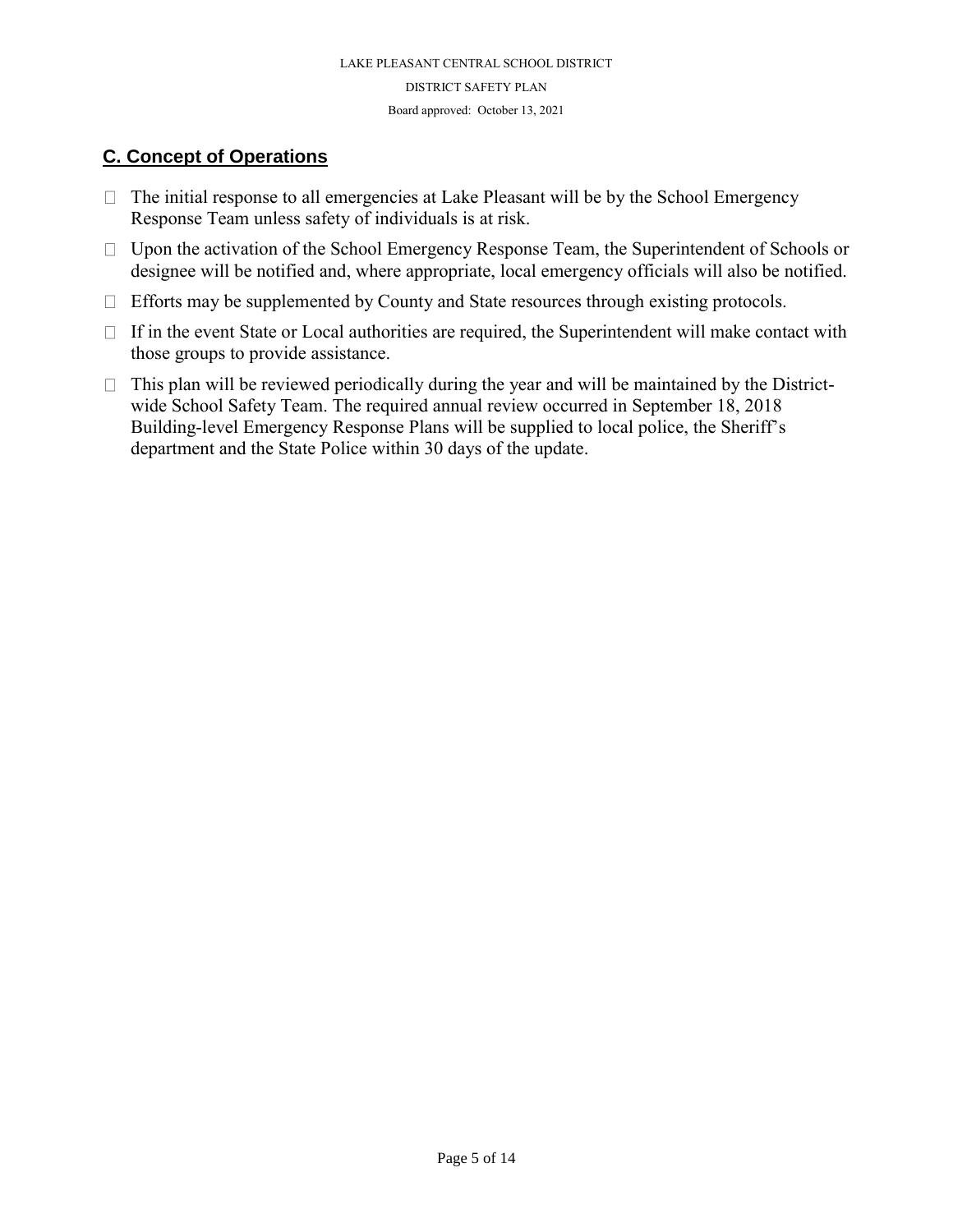DISTRICT SAFETY PLAN

Board approved: October 13, 2021

# **A. Prevention/Intervention Strategies**

### **Building Personnel Training**

Training for emergency teams and safety officers, including de-escalation training, will be conducted as determined in the district-wide plan.

## **Coordination with Emergency Officials**

This building-level plan will be tested on an annual basis, including the use of tabletop exercises (when appropriate), in coordination with local and county emergency responders and preparedness officials. These exercises will be coordinated with members of the Emergency Response Team as needed.

## **Annual Multi-hazard Training for Staff and Students**

Multi-Hazard training for students and staff will be conducted on an annual basis. These trainings may occur as classroom instruction or as drills of various types (i.e. lockdown, lockout, evacuation etc).

# **B. Identification of Sites of Potential Emergencies**

 $\Box$  Listed below are hazards that may warrant protective actions, such as the evacuation and sheltering of the school population.

| <b>Location of Potential Sites</b>         | Internal or External Hazard  |
|--------------------------------------------|------------------------------|
| Rt. 30                                     | External                     |
| <b>Shop Storage</b>                        | Internal                     |
| Charlie Johns Store                        | External                     |
| School Heating System (Gas Pipeline)       | Internal                     |
| <b>School Bus</b>                          | External                     |
| Athletic Fields, Playgrounds and Play Area | External/Internal (wildlife) |
| <b>Field Trips</b>                         | External                     |
| The Lemon Tree                             | External (gas, chemicals)    |
| Elm Lake Road                              | External (traffic)           |
| <b>Location of Potential Sites</b>         | Internal or External Hazard  |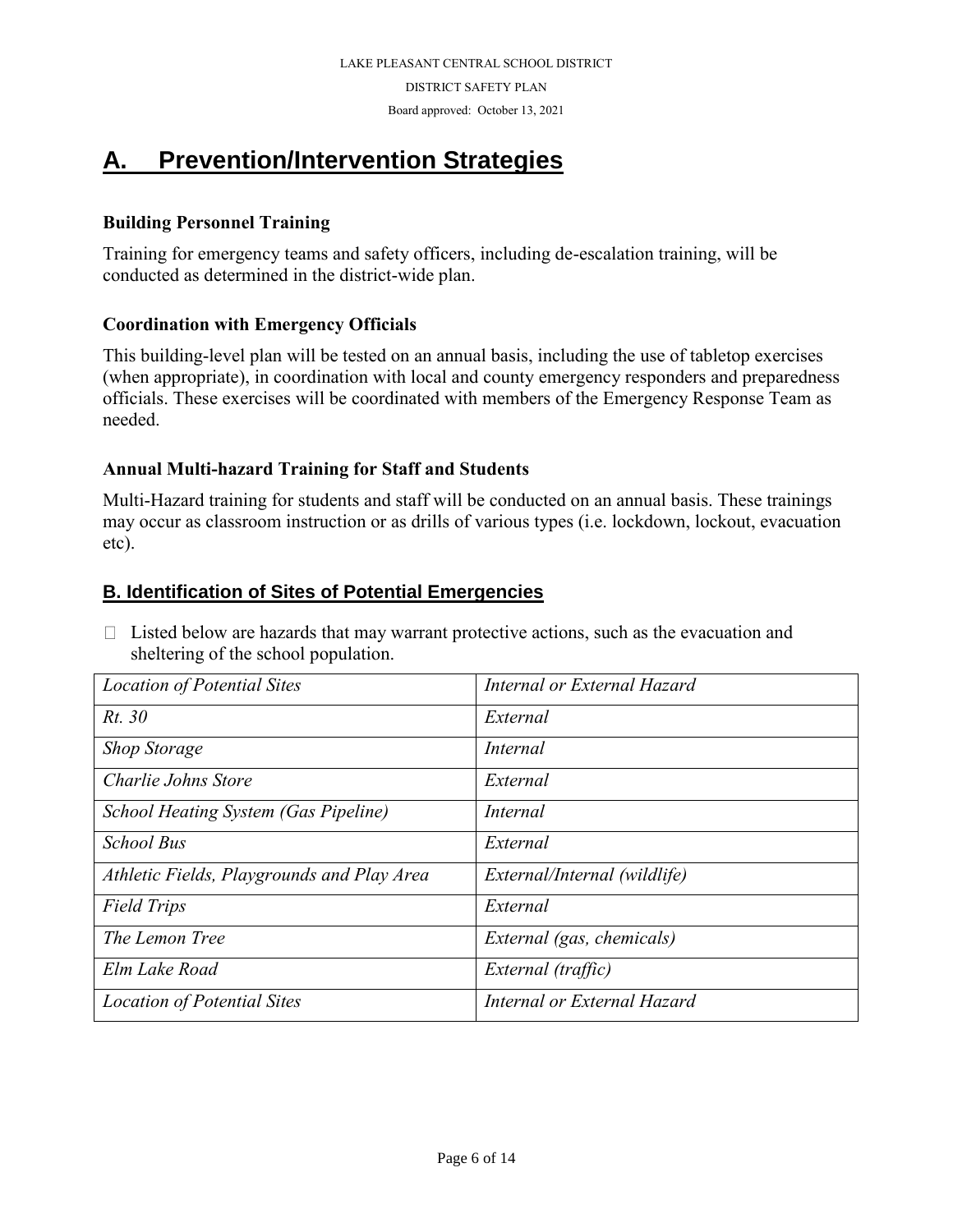# **Section III: Response**

The Building-level Emergency Response Team will respond utilizing a chain of command consistent with the National Incident Management System (NIMS).

# **A. Assignment for the Emergency Response Team will be as follows:**

- Incident Commander/PIO
- Safety/Logistics
- Liaison
- Operations
- Student Care/Release
- Security
- Medical

## **B. Continuity of Operations**

- $\Box$  In the event of an emergency, the Superintendent or designee will serve as Incident Commander. The School Incident Commander may be replaced by a member of a local emergency response agency as warranted.
- $\Box$  After relinquishing command, the Superintendent or designee may be asked to serve in a support role as part of a Unified Incident Command, if established, by the local emergency response agency.
- $\Box$  The school will establish a chain of command to ensure continuity of operations.

# **C. Access to Floor Plans**

 $\Box$  The district will make available to law enforcement and response personnel copies of floor plans of the main building and bus garage. These may include digital pictures of various locations throughout the building.

# **D. Notification and Activation**

- $\Box$  The report of an incident or a hazard's development will be reported to the Superintendent or as soon as possible following its detection.
- $\Box$  The building will utilize both internal and external communications in emergencies: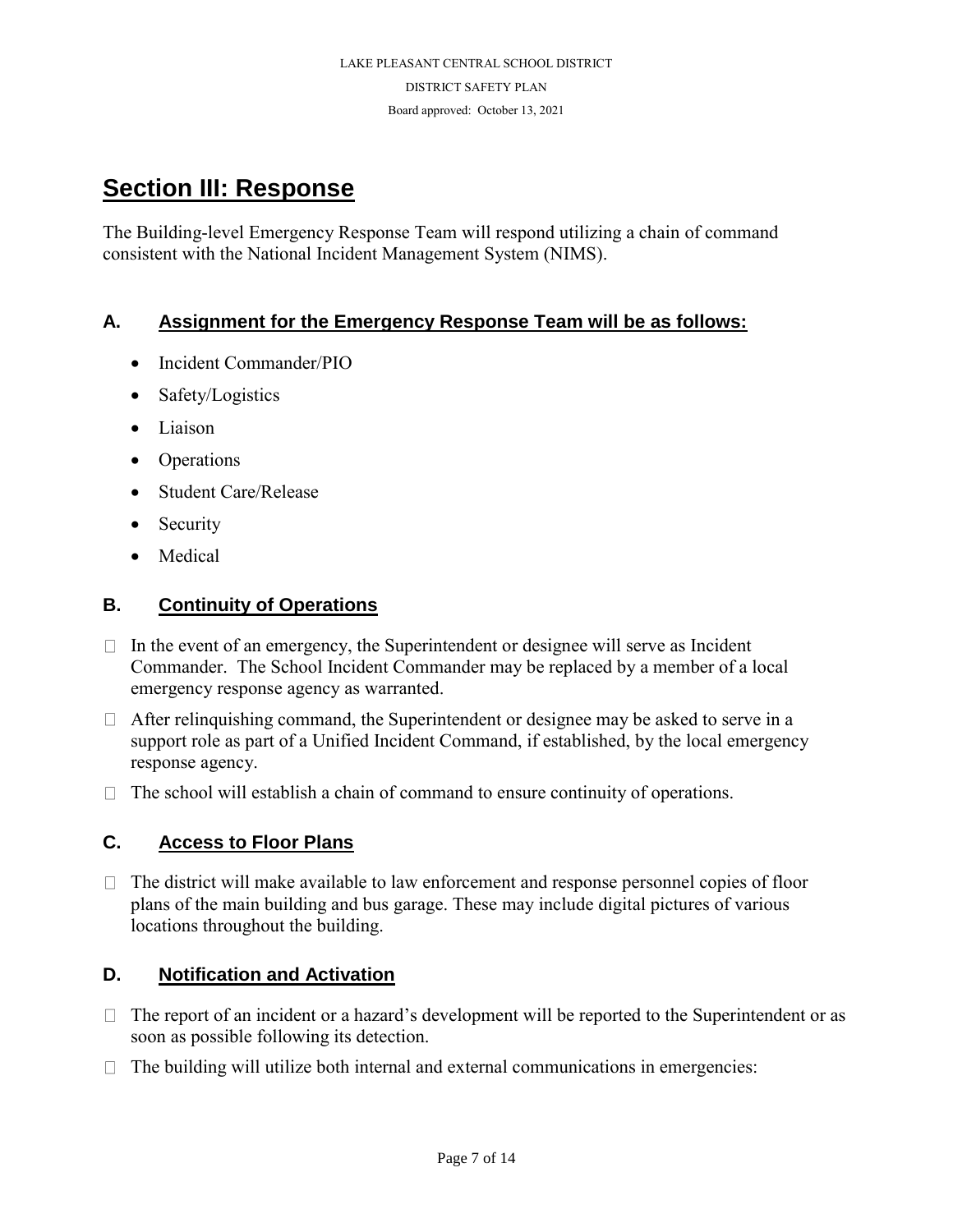#### **1) Hazard Guidelines**

The District-wide School Safety Plan includes multi-hazard response plans for taking actions in response to an emergency. This section of the building's plan could be used to describe buildingspecific guidelines that could include the following types of emergencies:

- $\Box$  Threats of Violence Intruder  $\Box$  Hostage/Kidnapping Explosive/Bomb Threat □ Natural/Weather Related Hazardous Material □ Civil Disturbance Biological
- $\Box$  School Bus Accident Radiological  $\Box$  Gas Leak Epidemic
	-
- $\Box$  Others as determined by the Building-level School Safety Team Continued

# **Standard Responses**

#### **Lockdown**

**RATIONALE:** A lockdown may be initiated based upon an actual or imminent threat (not including bomb threats) or violent event. A lockdown is the response to the worst-case scenario, and must be executed with appropriate urgency and seriousness.

# **Specific Threat Guidance**

#### **Human Emergencies**

| <b>Threat</b>            | <b>Response</b>                           | Note                                                                           |
|--------------------------|-------------------------------------------|--------------------------------------------------------------------------------|
| <b>Bomb Threat</b>       | <b>Bomb Threat</b>                        |                                                                                |
| <b>Civil Disturbance</b> | <b>Shelter in Place;</b><br>or Evacuation | *Implement Evacuation ONLY upon the direction of<br>responding law enforcement |
| <b>Hostage Taking</b>    | Lockdown; or<br><b>Evacuation</b>         | *Implement Evacuation ONLY upon the direction of<br>responding law enforcement |
| <b>Intrusion</b>         | Lockdown                                  |                                                                                |
| <b>Kidnapping</b>        | Lockdown                                  |                                                                                |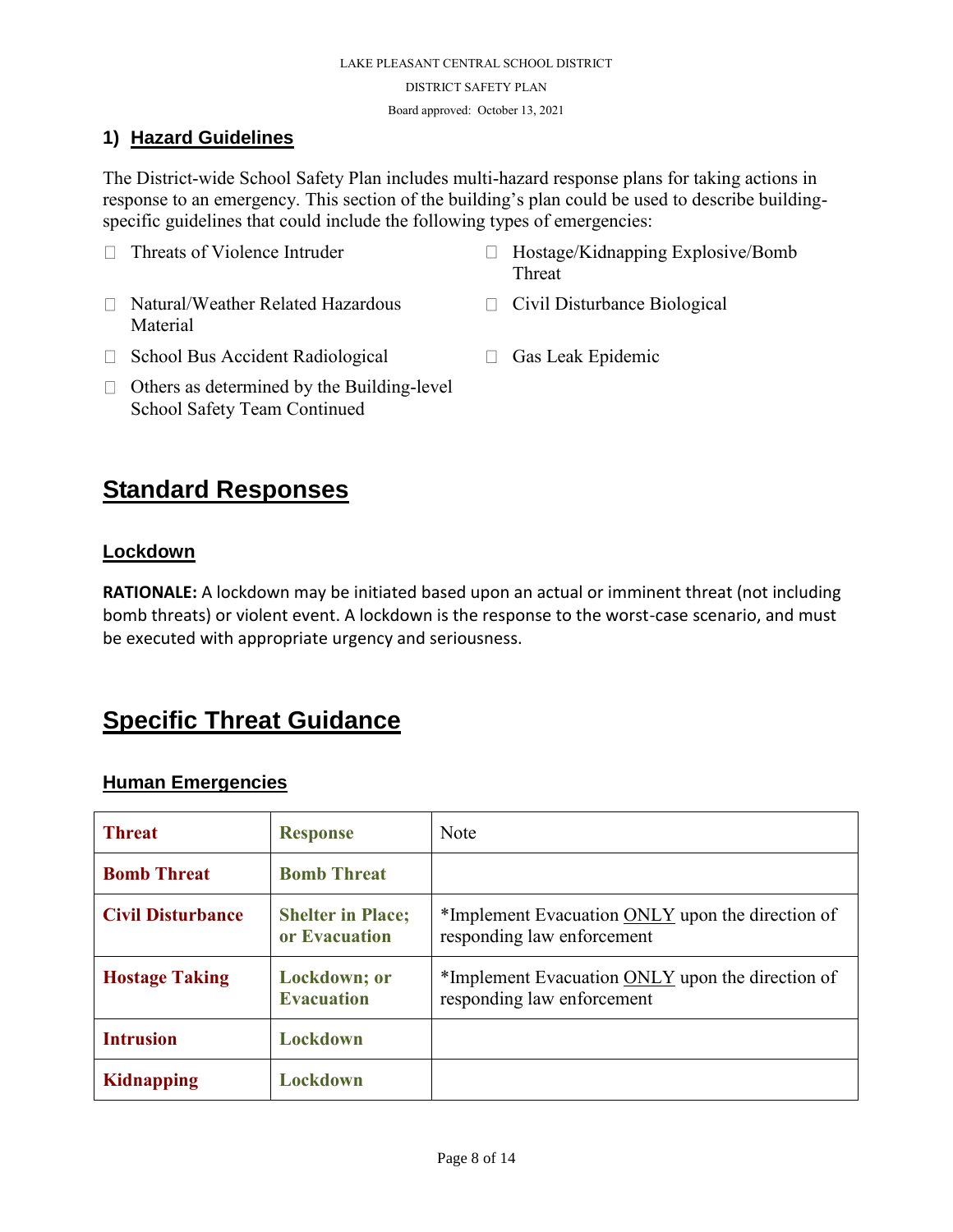#### DISTRICT SAFETY PLAN

Board approved: October 13, 2021

| <b>Threat</b>                           | <b>Response</b>                                  | Note                                                                                                                                    |
|-----------------------------------------|--------------------------------------------------|-----------------------------------------------------------------------------------------------------------------------------------------|
| <b>Earthquake</b>                       | <b>Shelter in place;</b><br>or Evacuation        | If building is still structurally sound, otherwise<br>evacuate to safe location                                                         |
| <b>Flood</b>                            | <b>Shelter in place</b>                          |                                                                                                                                         |
| Thunderstorm/<br><b>Lightning Storm</b> | <b>Shelter in Place</b>                          | *implement specific Shelter-in-Place modifications<br>for "A Weather-Related Situation" (at the end of the<br>Shelter-in-Place section) |
| <b>Tornado</b>                          | <b>Shelter in Place</b>                          | *implement specific Shelter-in-Place modifications<br>for "A Weather-Related Situation" (at the end of the<br>Shelter-in-Place section) |
| <b>Winter Storm</b>                     | <b>Early release;</b><br><b>Shelter in place</b> |                                                                                                                                         |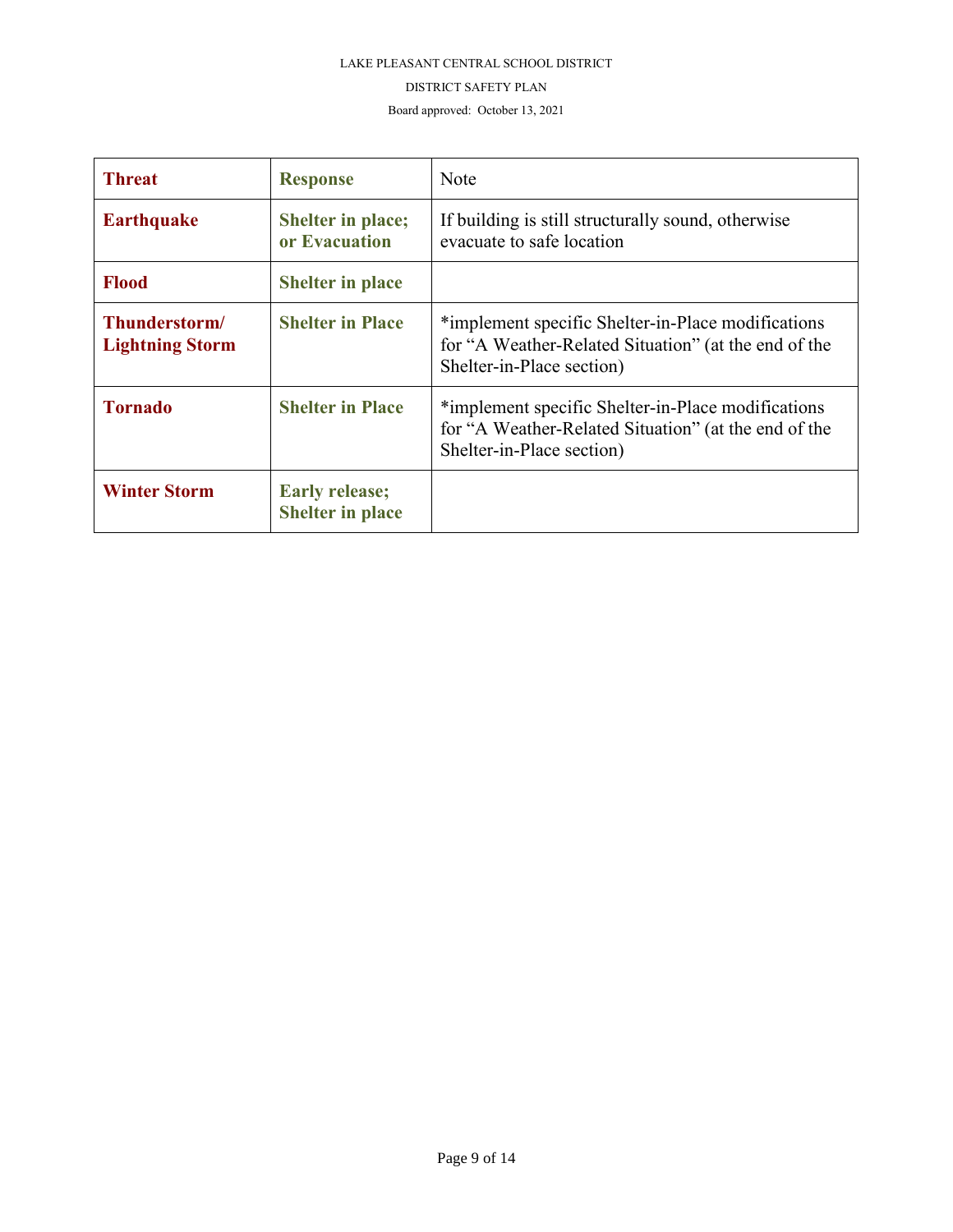#### DISTRICT SAFETY PLAN

Board approved: October 13, 2021

# **Technological Emergencies**

| Threat                                             | Response                                        | Note                                                                                                                  |
|----------------------------------------------------|-------------------------------------------------|-----------------------------------------------------------------------------------------------------------------------|
| Air Pollution                                      | Early release,<br>shelter in place              |                                                                                                                       |
| Airplane Crash                                     | Early release                                   |                                                                                                                       |
| <b>Energy Supply Loss</b>                          | Early release,<br>movement to<br>alternate site |                                                                                                                       |
| Gas Leak                                           | Evacuation                                      |                                                                                                                       |
| Hazardous Materials<br>Incident (Off-<br>Property) | Shelter in place;<br>Early release              |                                                                                                                       |
| <b>Hazardous Materials</b><br>Incident (On-Site    | Shelter in place;<br>Early release              |                                                                                                                       |
| Radiological<br>Incident (Off-<br>Property         | Shelter in place;<br>Early release              |                                                                                                                       |
| Radiological<br>Incident (On-Site)                 | Shelter in place;<br>Early release              |                                                                                                                       |
| <b>Train Derailment</b>                            | Shelter in place;<br>Early release              |                                                                                                                       |
| Explosion                                          | Evacuation                                      |                                                                                                                       |
| Fire/Fire Alarm<br>Activation                      | Evacuation                                      | *Under normal circumstances evacuate, but if during<br>Lockdown disregard alarm unless obvious signs of<br>fire exist |
| <b>Structural Failure</b>                          | Evacuate                                        |                                                                                                                       |
| <b>Electrical System</b><br>Failure                | Evacuate<br>Shelter in alternate<br>site        |                                                                                                                       |
| <b>Heating System</b><br>Failure                   | Evacuate<br>Shelter in alternate<br>site        |                                                                                                                       |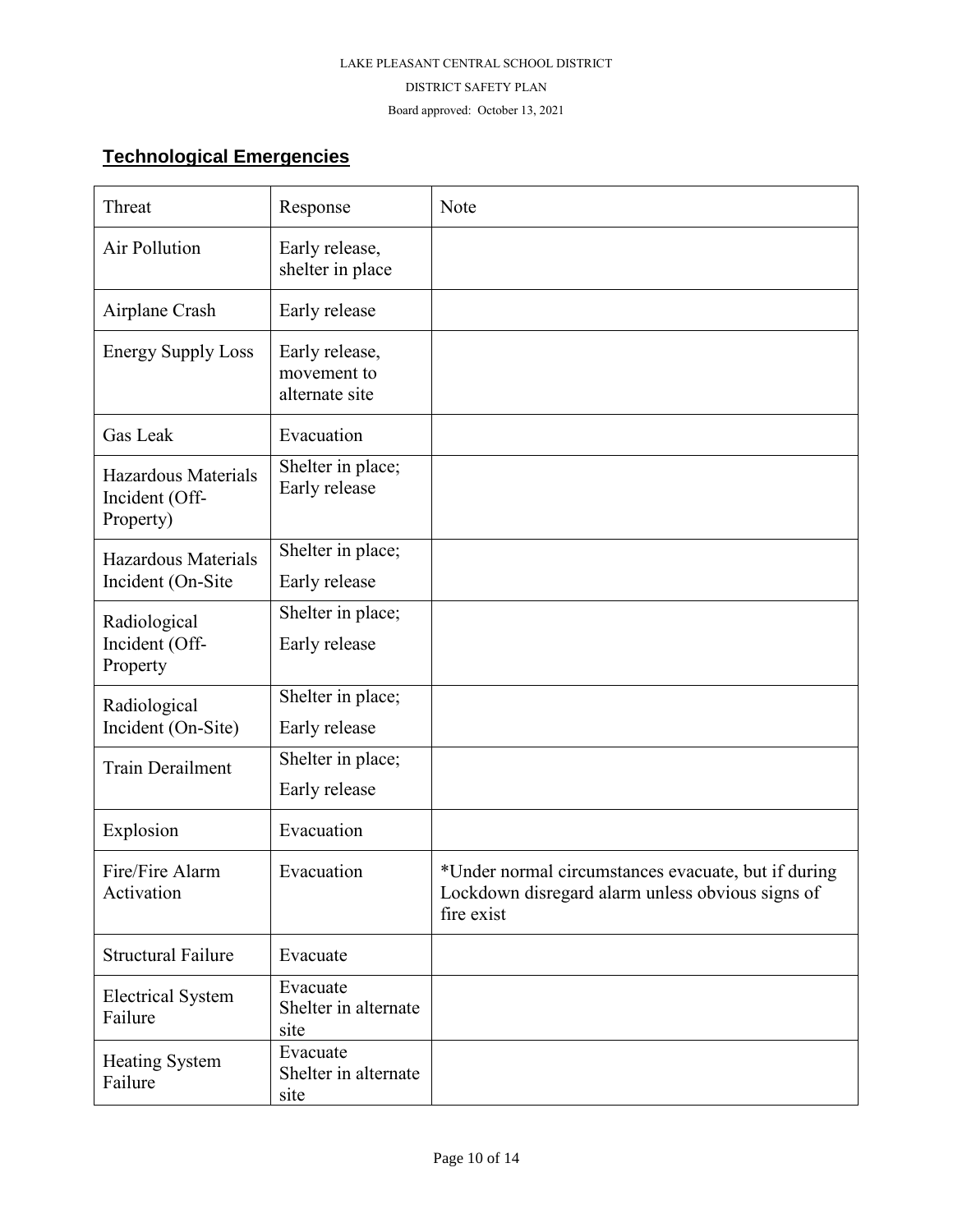#### DISTRICT SAFETY PLAN

Board approved: October 13, 2021

| Loss of Building Use                                            | Cancel / seek<br>alternate<br>transportation |                                                                    |
|-----------------------------------------------------------------|----------------------------------------------|--------------------------------------------------------------------|
| Loss of<br>Transportation                                       | Cancel                                       |                                                                    |
| Roof Failure/Leak                                               | Early release                                | * if major incident, minor repair work school may still<br>operate |
| Sewage System<br>Failure                                        | Evacuation;<br>Shelter in place              | * if necessary, alternate location for staff /students             |
| <b>Biological Threat</b><br>(via Phone)                         | Evacuation;<br>Shelter in place              |                                                                    |
| <b>Biological Threat</b><br>(via letter, package<br>or release) | Evacuation;<br>Shelter in place              |                                                                    |
| Toxic Exposure                                                  | Early release                                |                                                                    |
| School Bus Accident                                             | Early release                                | *depending on incident                                             |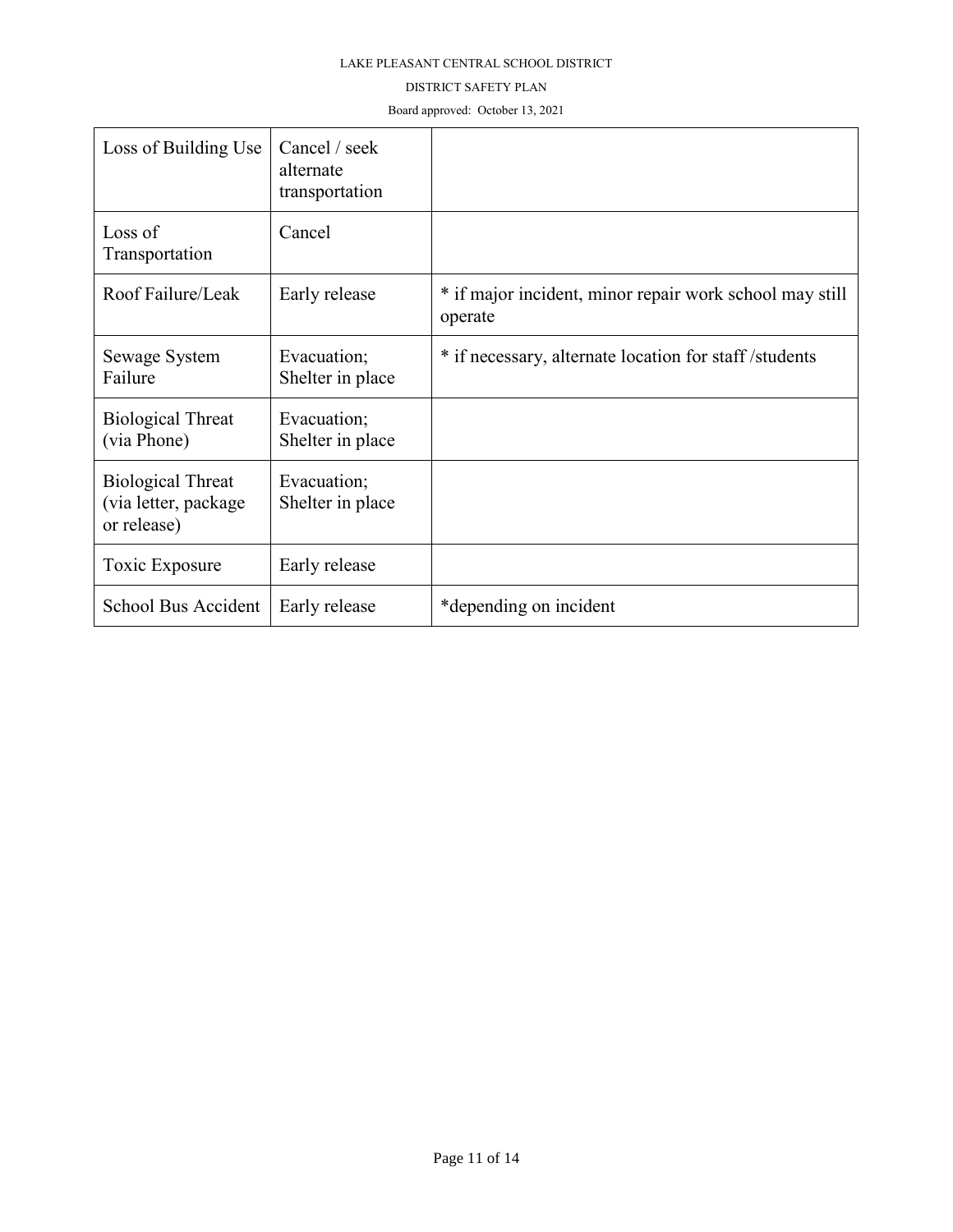#### DISTRICT SAFETY PLAN

Board approved: October 13, 2021

Hazardous Material

NOTE: DEC Spill Hotline (800) 457-7362; MSDS by Fax Service (800) 451-8346

| <b>Resource</b>               | <b>Main Building</b> | <b>Bus Garage</b> |
|-------------------------------|----------------------|-------------------|
| <b>Athletic Field</b>         |                      |                   |
| <b>Battery Operated Radio</b> |                      |                   |
| <b>Blankets &amp; Cots</b>    |                      |                   |
| <b>Bull Horn</b>              |                      |                   |
| <b>Bus Garage</b>             |                      |                   |
| Candles, Flashlights          |                      |                   |
| Eye Washes                    |                      |                   |
| Food Storage                  |                      |                   |
| Handicap Restrooms            |                      |                   |
| <b>Heating Plant</b>          |                      |                   |
| No. Buses                     |                      |                   |
| No. Cars                      |                      |                   |
| No. Electrical Gen.           |                      |                   |
| No. Fire Extinguishers.       |                      |                   |
| No. Fuel Pumps                |                      |                   |
| No. Gasoline Tanks            |                      |                   |
| No. Heating Fuel Tank         |                      |                   |
| No. Occupants                 |                      |                   |
| Potable Water                 |                      |                   |
| Type Phone System             |                      |                   |
| Type Water Supply             |                      |                   |
| Type Zoned Alarm              |                      |                   |

# **Appendix : New York State Police School Crime Scene Management pamphlet (located in the School and Communities section of the New York State Police Website at http: [www.troopers.state.ny.us\)](http://www.troopers.state.ny.us/)**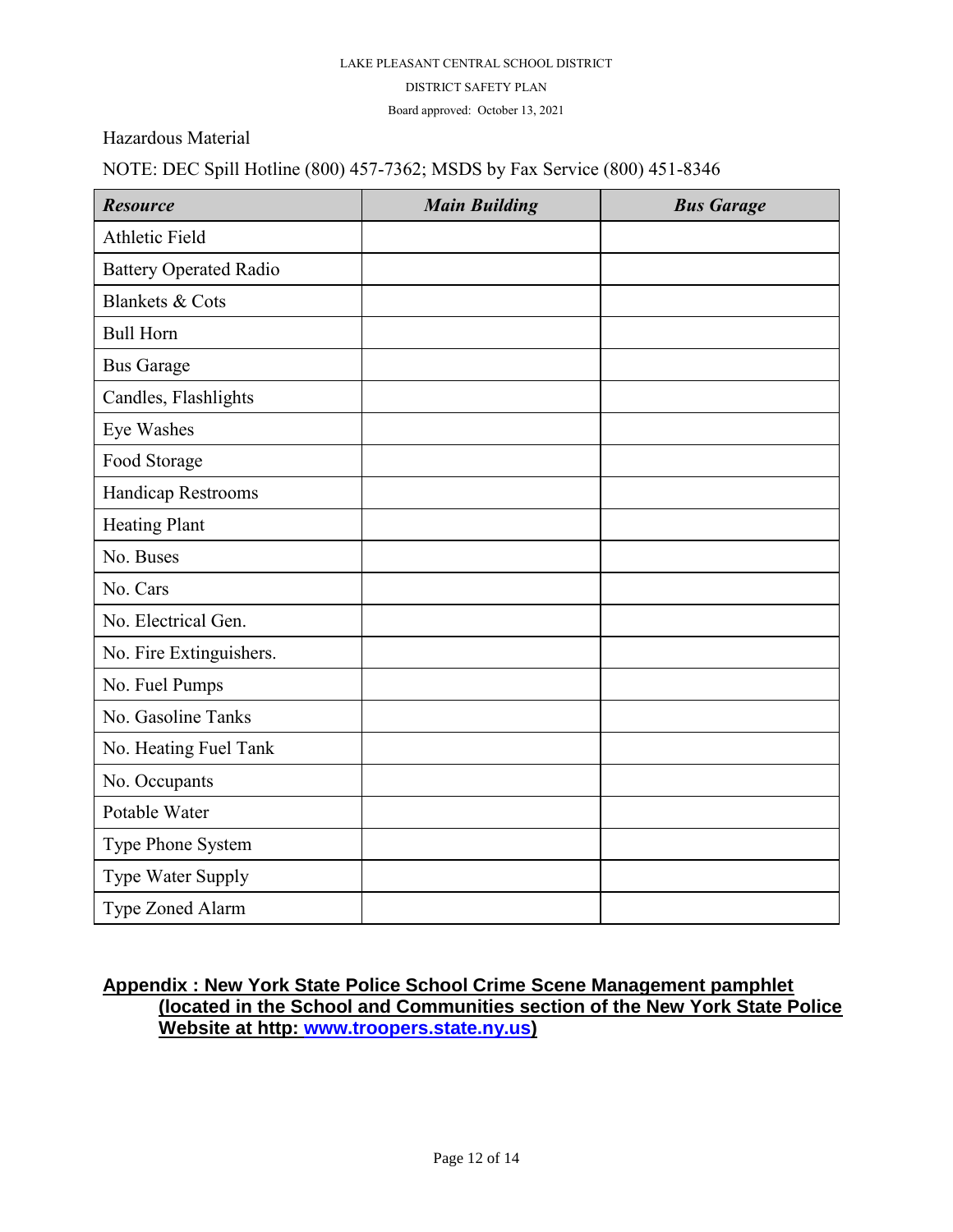

Managemen Scene Crime **School** 

USIMESCENE - DO WOT ENTER - CRIME SUENE - DO WOT ENTER - CRIME SUENE - DO WOT ENTER - LO ENTER - DO TO ENTER - DO WOT ENTER TER

**Candida**, so by treated gassine recente shealth da the collection and present developed the United Li yau wê a si tun meninke belan ku tunun b **RESERVE THE PROPERTY WAS SERVED TO BE A** Keidona ia very insprient in ministral rasser **PERSONAL ALTER ARABIA SETTEM ALEXANDERIA** 

is the property of the series of the series first to askel wayse fle. These my things the ear be heft wird fan de stien eine eine wird is werden. the their first research as represented as reporting steppenent the svistering.

**atomet, the Spin Friese meaning to a** passed from the relaxal and be seriously to Street school and a response to the Social Second 【第1月250年2月12日,12月12日,12月12日,12月2日,12月12日,12月12日,12月12日,12月12日,12月12日,12月12日,12月12日,12月12日,12月12日,12

The following pamphle molenus on such private provide a consequent of the consequent of the construction **Alizel communies** in metros with a more **DESCRIPTION** 



- **The concept of wearing and book in another** 
	- **Four construction** with the

and 300

**He property as provide your all** 

**matern to golden.** 

Than 't turkhoughbing unissesses as

CRIMESCENE - DO NOT ENTER - CRIMESCENE - DO NOT ENTER - CRIMESCENE - DO NOT ENTER - CRIMESCENE - CRIMESCENE - DO NOTENTER

DISTRICT SAFETY PLAN

Board approved: October 13, 2021

Page 13 of 14